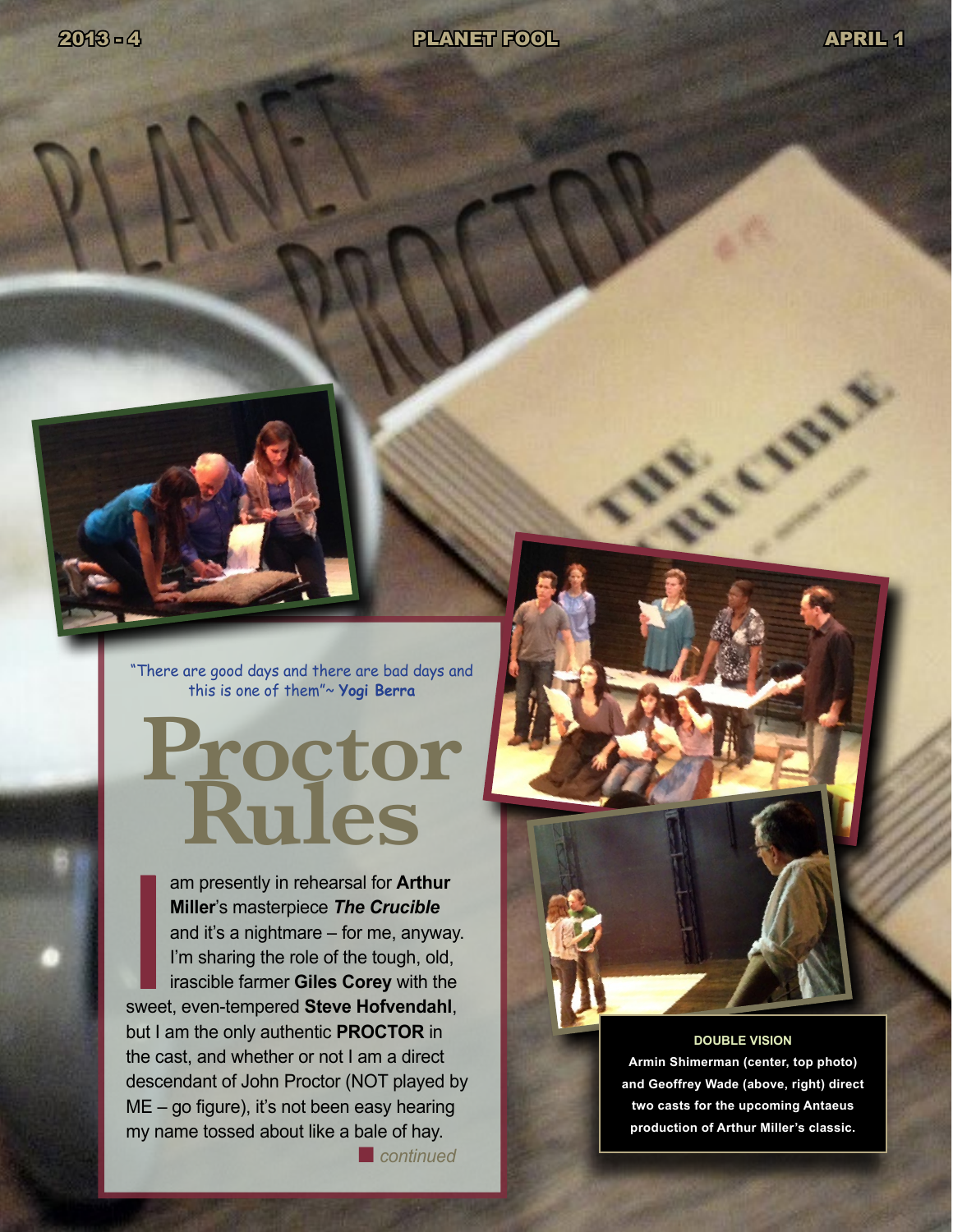Furthermore, not only are *two* wonderful Antaeans playing ME, (**Bo Foxworth** and **Chris Guilmet**) but they are being guided in the process by *two* brilliant directors, **Armin Shimerman** and **Geoffrey Wade**, who are annoyingly in

And soon they will be spreading the word about **Bacon Sunscreen**, because, they write, "science has shown us that 10 out of 10 people prefer the smell of Bacon to coconut, which makes this the most anticipated new

sync when it comes to blocking and interpretation. Unlike the rehearsals for "The Scottish Play," there is very little blood on the stage – so far-- and I think this is the first time the directors are doubled like the cast. And to make things even worse, we have *two* stage managers, and they are – mark this – identical twins – **Kimberly** and **Kristin Weber** (right).

And to add to my distress, being a Yoder of Amish/Irish descent on my mother's side, our costume designer, **E.B. Brooks**, has decided that the Pennsylvania Dutch offer a perfect model for her vision, and you can read all about my history in *Rosanna of the Amish* by my great uncle, **Joseph W. Yoder**.

This is going to be a unique and dangerous interpretation of Miller's timely and timeless play, but we don't start previews until May 9. In the meantime, I'll be appearing in two **Classicsfest** productions: *The Visit* on April 7 and 8 and *Much Ado About Nothing*, April 21 and 22.

Antaeus –- Come see us!

"Morality is a form of acting, and not a particular repertoire of choices." ~ **Susan Sontag**

product of the summer." Just don't let the dog in the bedroom… **[READ ON](http://www.foxnews.com/leisure/2013/03/28/company-releases-new-bacon-flavored-condoms/?intcmp=features#ixzz2Ox33SD1N)**

"A pessimist sees the difficulty in every opportunity; an optimist sees the opportunity in every difficulty." ~ **Sir Winston Churchill**

## NO FOOLING

*Here me read this on "Stage Time with Steven Alan Green" Monday at 10:10 – and [DOWNLOAD](http://www.fccfreeradio.com/?page_id=10830) it thereafter!*

The origins of April Fool's Day are shrouded in mystery, or maybe stupidity, and have something to do

with the change from the **Gregorian** calendar to the **Julian** calendar, which moved the beginning of the year from March 25 to January 1, or something like it. So people took advantage of this to confuse their neighbors by

urging them to celebrate the New Year at the wrong time. Well, what the hell. There was no TV in the Middle Ages, and no atomic clocks, either. Ha, ha. Easy joke.

But let's face it, I love April Fool's Day because I'm a fool all the time, and April Fool's Day is like Christmas, Easter, Valentine's Day, Halloween, President's Day, St.

Patrick's Day and Bacon Day all at once. I've probably left some wonderful holidays out, like Bank Holidays, but hey, I'm a fool and not responsible, so "Park and Lock it."

> Fact is, the early Fooles (with a capital F for "famous" and a small e for "envy") were respected and decapitated because they dared to tell the truth to the kings who employed them to lighten the burden of ruling. That's why they created elaborate and unfathomable puns and riddles to obfuscate what they were really saying, so as not to lose their heads while their masters laughed their heads off. If the ruler got the joke, that was a good thing because he knew he was smart enough to get it, and he was confident that his advisors hadn't a clue. *CONTINUED*

#### SIX DEGREES OF BACON

I know it's April Fool's Day, but Seattlebased **J&D's Foods** – the same people who brought you the **Bacon Coffin** and **Bacon Mayonnaise** – I kid you not – now has introduced **Bacon Condoms** claiming to "make your meat look like meat," and in addition, they are greased with "bacon-lube." No reason to hide this sausage, eh?

"Bacon Condoms are proudly made in America of the highest quality latex and rigorously tested to help ensure the utmost reliability and safety, for when you're makin' Bacon," trumpets the press release.



**WHO'S CALLING? Twins Kimberly and Kristin Weber are stage managing Antaeus double-cast production of 'The Crucible,' now in rehearsals.**

smoke flavor add

ST.21332

NET WT. 9 07.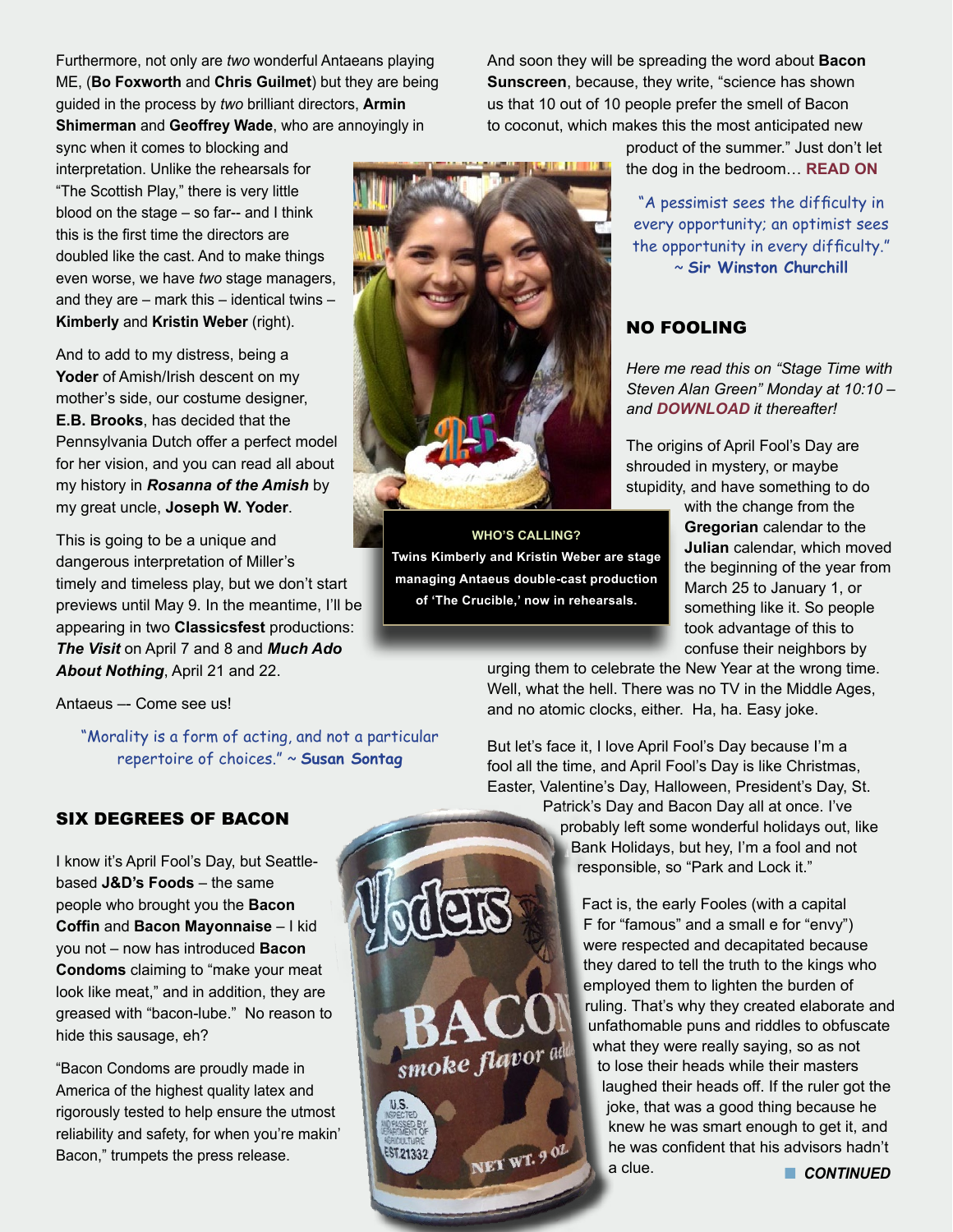But today, the only fools left in politics are the bigoted idiots that the foolish electorate puts in Congress to create confusion in the nation and generate laughter among those of us smart enough to recognize what idiots they really are. Frankly, being a professional fool, I don't find it at all funny, I find it phony and wish these fools would all get their heads cut off, or at least wouldn't get to be talking heads in the Media, which is all about "Me" these days, anyway – that is, making a profit -- and has nothing to do with the truth as we once knew it.

Whoops! Got a call… Hello? Is the light in my refrigerator on when I close the door? Sorry folks, I gotta go check. Happy April Phil's Day, everyone!

> "Why do you have to put your two cents in, but it's only a penny for your thoughts? Where's that extra penny going to?" ~ **Just Asking**

#### IS BIG REALLY BETTER?

"If an institution is too big to fail, it is too big to exist," Vermont Senator **Bernie Sanders** said. "No single financial institution should be so large that its failure would cause catastrophic risk to millions of American jobs or to our nation's economic well being. No single financial institution should have holdings so extensive that its failure could send the world economy into crisis," he continued.

"We need to break up these institutions because of the tremendous damage they have done to our economy." **The Tea Party** rants about big government. Let them turn their attention to this. Two lumps, please. **[READ MORE](http://www.commondreams.org/video/2013/03/27-1)**

#### 111,111,111 x 111,111,111 + 12,345,678,987,654,321 ~ **Phil's Phunny Phacts**

#### SAY THE SECRET WORD

A loving wife helps her husband install and set-up a new computer. Once it is completed, she tells him to select a password, a word that he'll always remember. As the computer asks him to enter it, he looks at his dear wife and with a macho smirk and a wink in his eye, he selects **mypenis**, but is annoyed when she reacts with a snort of disdain.

Unfazed, he defiantly validates the choice, but suddenly, his wife collapses with laughter and rolls on the floor in hysteria.

The computer has replied: "TOO SHORT- ACCESS DENIED!" (You can't win, fellas…)

"I don't see what big deal is about same sex marriage. Once you're married it's all the same sex." ~ **Phil's Phunny Phacts**

#### THIS IS ONLY A TEST

See if you can figure out what these seven words all have in common, you so smart!

- 1. Banana
- 2. Dresser
- 3. Grammar
- 4. Potato
- 5. Revive
- 6. Uneven
- 7. Assess

No, it is not that they all have at least 2 double letters. You'll kick yourself when you read the answer below, unless you're our friend, puzzlemeister **Merl Reagle**, of course…

> "Man's mind, stretched to a new idea, never goes back to its original dimensions." ~ **Oliver Wendell Holmes**

### SEXPECTATIONS

A man checked into a hotel on a business trip and was a bit lonely. He thought of one of those girls you see advertised in phone booths when you're calling for a cab. He popped into a phone booth near the hotel and found an ad

**NOT SUFFERING FOOLS, GLADLY Bernie Sanders makes a talking point.** for a girl calling herself **Erogonique**, a lovely young girl with all the right curves in all the right